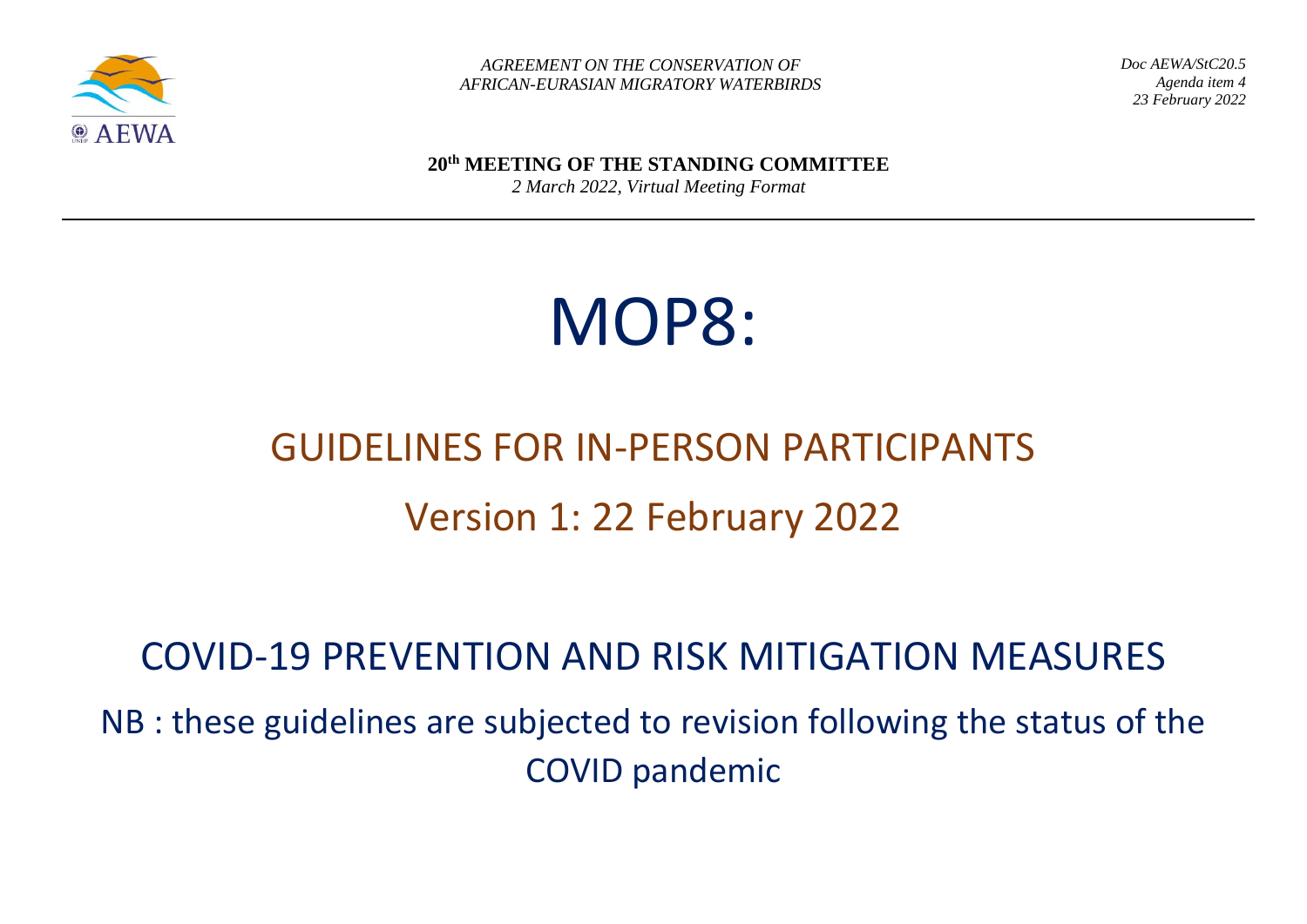#### **Background**

The 8th session of the Meeting of Parties to AEWA (MOP8) will take place in the background of the ongoing global COVID-19 pandemic. The COVID-19 Pandemic has had a significant impact on many fronts including global health, travel and interpersonal interactions. With better understanding of the spread and control measures relating to COVID-19, it is now possible to have safer in-person meetings anchored on effective implementation and compliance with public health preventive measures.

These Guidelines are based on the ones adopted for UNEA 5.2 meeting 28 February – 2<sup>nd</sup> March in the framework of a decrease of the Omicron variant cases in most of the countries. It is difficult to predict what will be the situation in 6 months for the AEWA MOP. With that uncertainty in mind, we have decided to be rather conservative in our approach but if the situation gradually improves, some or most of the preventive measures will be lifted.

In Hungary, the Host Government works closely with the UNEP/AEWA Secretariat on addressing the impact of COVID on the forthcoming MOP. Improvement in COVID-19 vaccination rate has been noted but the overall risk of COVID-19 remains with fluctuating pandemic waves and emergence of new variants.

The health and safety of participants during MOP8 is a key priority of the UNEP/AEWA Secretariat and the Host Country. This summary guidance has been prepared to inform all meeting participants about the COVID-19 prevention and mitigation measures in place for MOP8. It also outlines the COVID-19 code of conduct summarizing the expectations from delegates and other participants during the conference period.

Have a safe meeting experience!

Please note this is the first version of the COVID guidelines and a revised version will be released as final details are defined.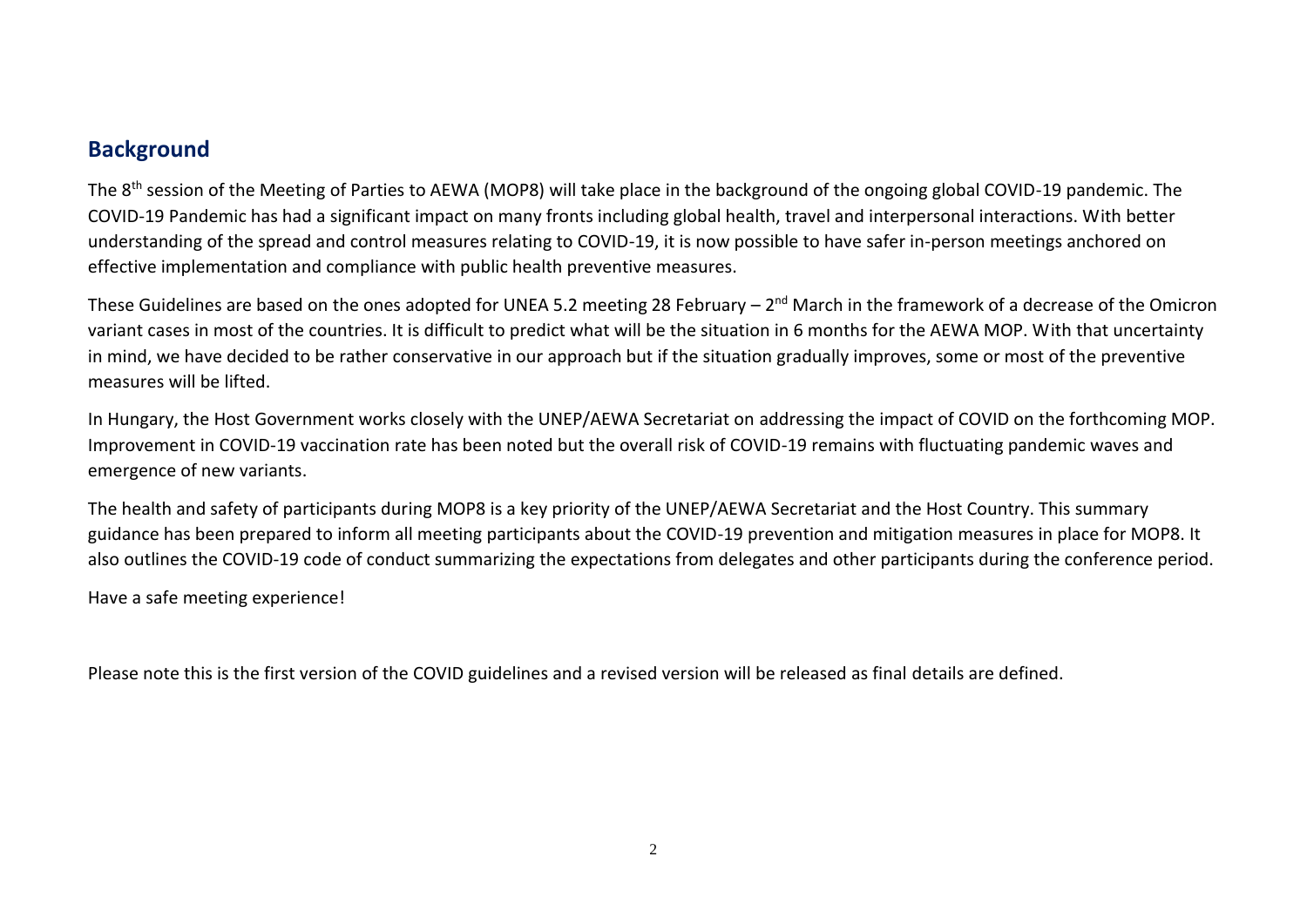### **SCOPE OF GUIDANCE**

This COVID-19 guidance is applicable to all in-person participants attending MOP8 and the events organized in its margins (side-events, receptions, etc.).

The related Code of Conduct is also applicable to all in-person participants who are expected to commit to the observance of the laid down COVID-19 prevention and mitigation measures during these events.

These guidelines will be subject to regular updates in light of the future evolution of the COVID-19 pandemic and may be relaxed, tightened or complemented by additional specific guidance based on information provided by the host country, Hungary, and in view of the evolving medical advice, and under the guidance of the AEWA Standing Committee.

#### **WHAT YOU SHOULD KNOW BEFORE ARRIVAL:**

#### REGISTRATION / COVID-19 VACCINATION STATUS

Accurate information about the COVID-19 vaccination status of participants will help with event planning to facilitate a safe meeting environment for everyone.

- All delegates, regardless of rank and affiliation who intend to participate in the meetings in person are required to verify that they are fully vaccinated against COVID-19<sup>1</sup>.
- *Representatives of Contracting Parties* are required to upload an accreditation letter to the registration platform, that must specify that all delegates attending the meetings in person are fully vaccinated.
- For *representatives of major groups and stakeholders and international organizations*, the accreditation letter must be complemented by a valid vaccination certificate.
- The Secretariat will review and verify the accreditation letters from Contracting Parties and verify the validity of uploaded vaccination certificates as a basis for the issuance of meeting badges.

<sup>&</sup>lt;sup>1</sup> "Fully vaccinated" means persons who have, at least 14 days prior to the date of the opening of the meeting, received their final dose of a vaccine against COVID-19 or a booster of that vaccine approved for use by the regulatory mechanisms of the country of vaccination.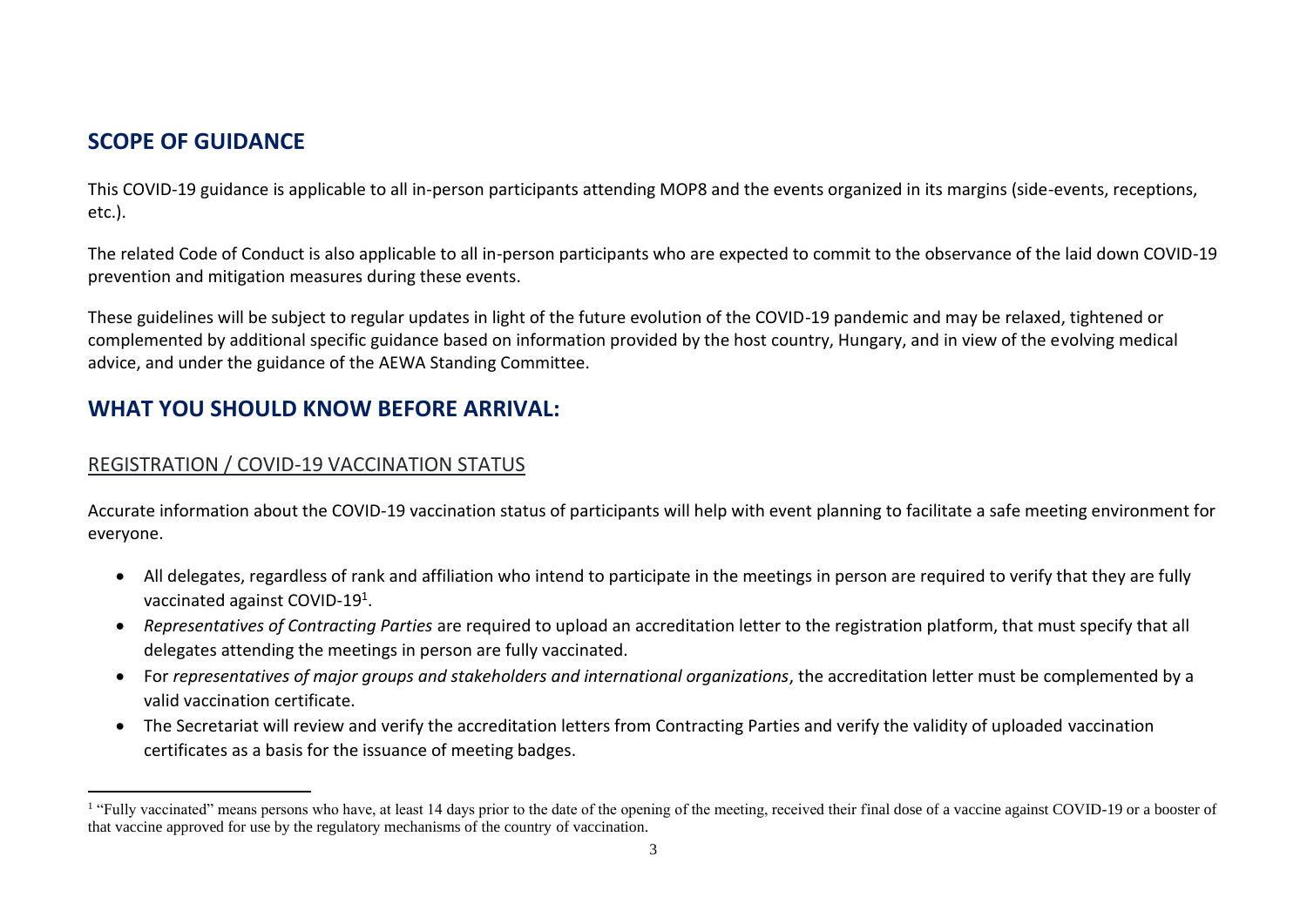• For further information on registration and vaccination requirements for the meeting, please refer to the AEWA MOP8 webpage.

#### ARRIVAL INTO HUNGARY

All meeting participants should be aware of host country entry requirements regarding COVID-19 i.e COVID-19 vaccination requirements, COVID-19 testing and other related public health requirements. The travel information and COVID-19 requirements can be found on the following websites:

<https://www.police.hu/en/content/information-on-general-rules-of-border-crossing> <https://visithungary.com/category/covid-19-information>

#### **GENERAL COVID-19 PREVENTION MEASURES FOR ALL IN-PERSON MEETING PARTICIPANTS**

#### ESSENTIAL PREVENTIVE MEASURES:

Meeting participants should avoid exposing themselves to COVID-19 by practicing preventive health measures at all times. These preventive measures are summarized below:

- Observing a minimum physical distance of 1 meter at all times. Avoid close contact with other persons both within and outside of the meeting venue to limit potential exposure to COVID-19.
- Wash your hands with soap and water or use alcohol-based sanitizer for hand hygiene. Hand hygiene facilities will be provided during the duration of the meeting at the MOP8 venue.
- Wear a well-fitting face mask (Standard surgical face mask, FFP2 or KN95) that fully covers your mouth AND nose. The mask should be worn before, during and after the meeting and in all shared public spaces in line with the host country public health requirements.
- Stay at your hotel or residence if you develop a fever or if you become unwell in any way.
- Good ventilation at the meeting venue has been prioritized, however you should avoid any poorly ventilated spaces particularly at hotel accommodation or during external interactions. Whenever possible, ensure that your hotel or residence windows remain open to facilitate optimum ventilation.
- Practice correct cough and sneeze etiquette. Ensure that you cover your cough or sneeze with a disposable tissue or with your elbow.
- These WHO-approved [COVID-19 preventive measures](https://www.who.int/westernpacific/emergencies/covid-19/information/transmission-protective-measures) are applicable to all persons regardless of COVID-19 vaccination status.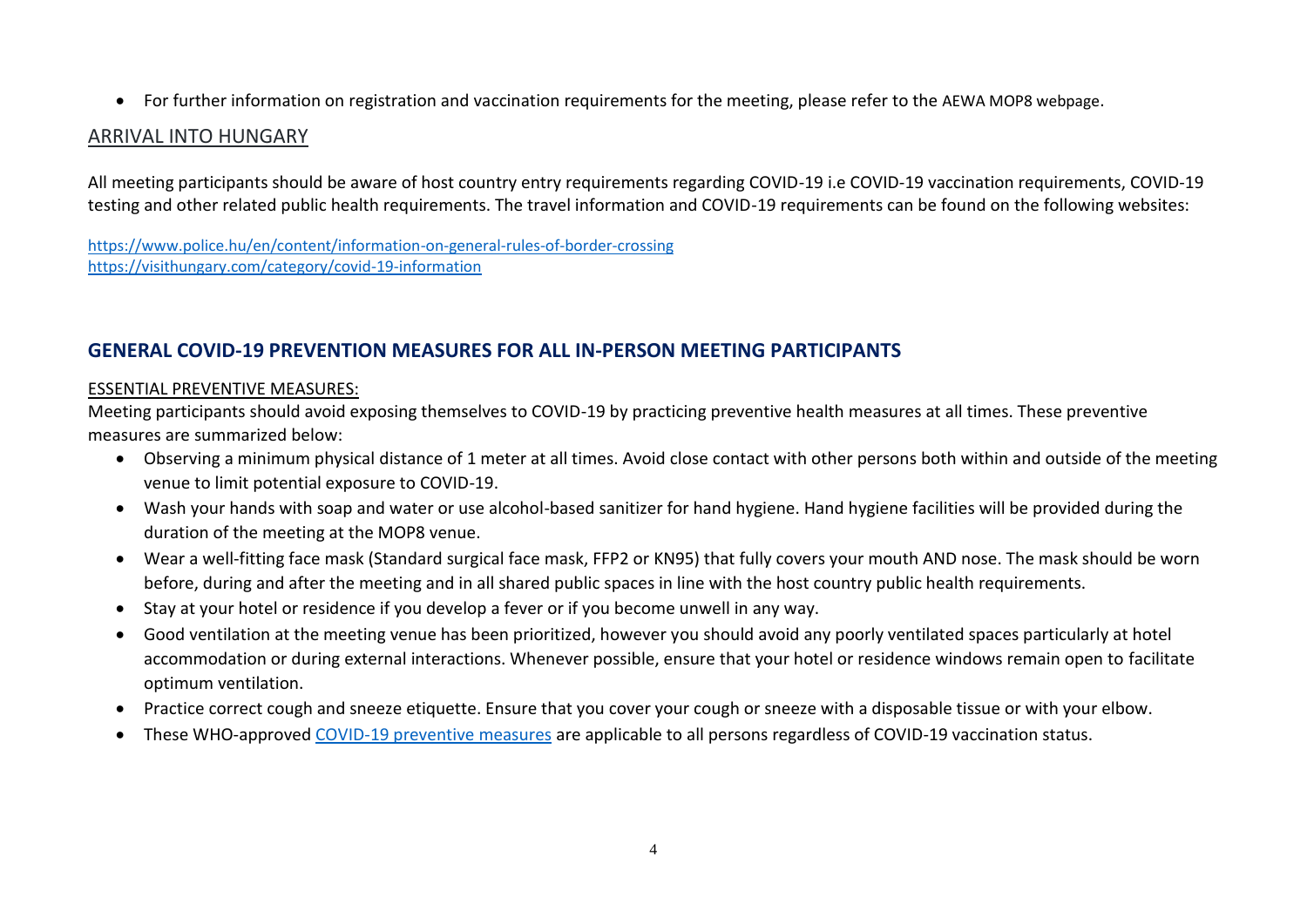#### SPECIFIC ACTIONS TO TAKE BEFORE YOUR MEETING

#### **Prepare yourself before attending the in-person meeting:**

- Appraise yourself with the current COVID-19 situation from reliable sources such as the WHO and the Hungarian authorities . Kindly see below sample links:
	- o [WHO COVID-19 info](https://www.who.int/emergencies/diseases/novel-coronavirus-2019/advice-for-public)
	- o [WHO Africa Dashboard](https://who.maps.arcgis.com/apps/dashboards/0c9b3a8b68d0437a8cf28581e9c063a9)
	- o <https://visithungary.com/category/covid-19-information>
- Carefully read this COVID-19 health information package.
- Share your contact information with the meeting organizer. This information will include your full name, mobile phone number and email contact details and your hotel/residential details. This information will be available to the meeting organizers in the event that [contact tracing](https://www.youtube.com/watch?app=desktop&v=uaclvunMMcM) is required. Contact tracing is an important disease control procedure and will be undertaken if an in-person participant is diagnosed with COVID-19 infection during or soon after the in-person meeting.
- Ensure that you carry your health insurance details/card as you attend the meeting. This will be important in case external medical assistance or hospitalization is required.
- Check your health closely before attending in-person meetings. Take note of any [Covid-19 symptoms](https://www.who.int/images/default-source/searo---images/countries/indonesia/infographics/covid19_symptoms.jpg?sfvrsn=b599a602_5) including sense of fever or actual measured temperature at 37.5C ( 99.5F) or above. In case you have any of the stated symptoms, you are advised to take the following actions
	- 1. Stay at home OR remain in your hotel room.
	- 2. Excuse yourself from attending in-person meetings.
- To be discussed as the rapid antigen self-tests have shown a low ability to detect Omicron infection for asymptomatic person: Take a COVID-19 rapid antigen test each morning before attending the in-person meetings. These rapid antigen test kits (lateral flow devices) will be provided at the MOP8 registration desk together with the registration badges. All in-person meeting participants are required to take the tests regardless of whether one has symptoms or not.
- Do not attend any in-person meeting if you are currently living with someone in isolation for COVID-19 OR have been in contact with someone diagnosed with COVID-19 within the preceding 14 days.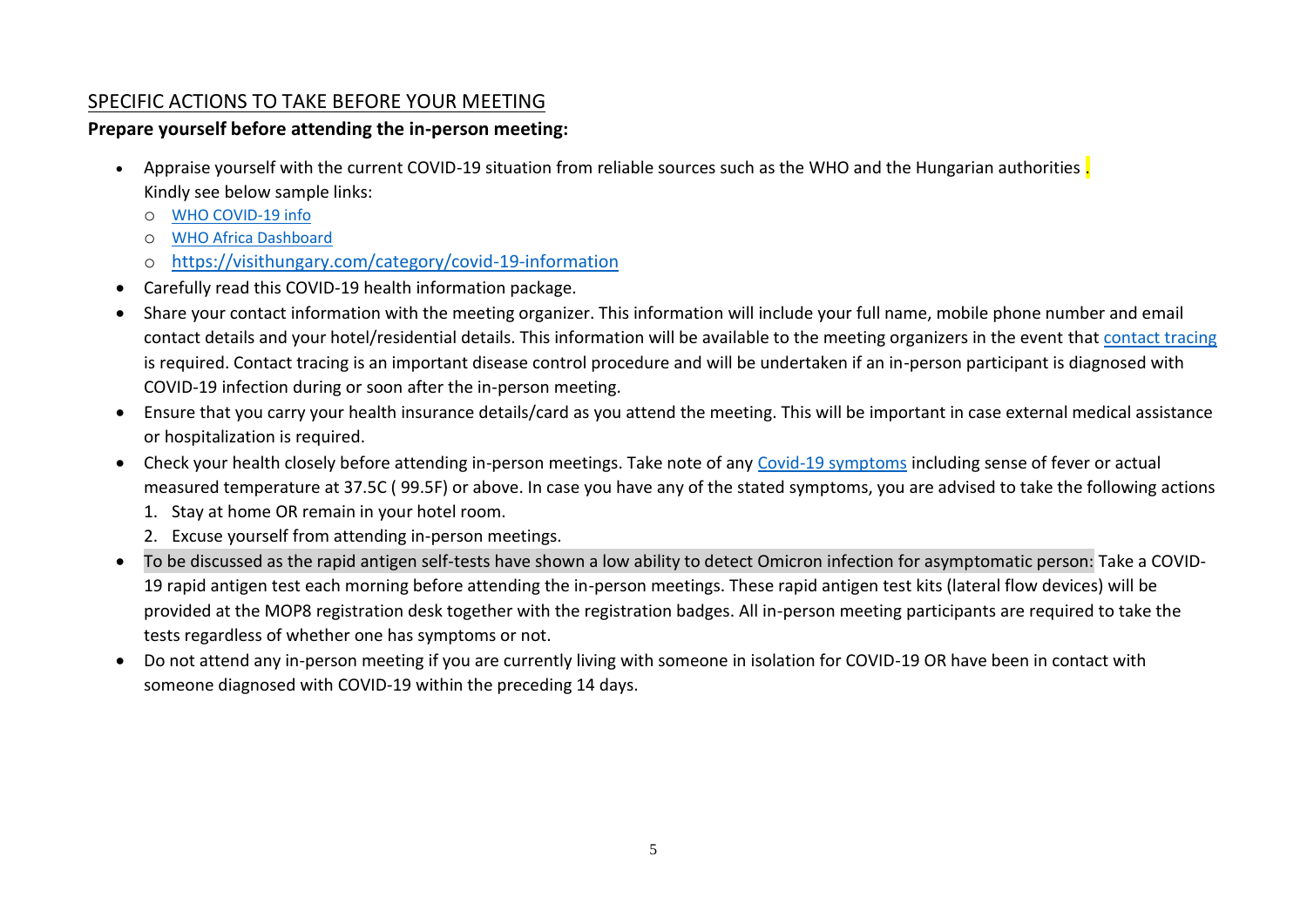#### **COVID-19 HEALTH & SAFETY MEASURES AT MEETING VENUES:**

**To enhance the health and safety of meeting participants, the following measures will be in place:** 

- **Face mask mandate within MOP8 venue**: meeting participants will be expected to wear face masks at all times with an exception applied when a participant is delivering a statement or having a drink/meal. Face masks must still be worn outside the meeting venue e.g at the hotel accommodation and in other shared public spaces in line with the Hungarian government public health guidelines. Participants need to be aware of the [Do's and Dont's](https://www.who.int/images/default-source/health-topics/coronavirus/masks-infographic---final-(a4---web---rgb).png?sfvrsn=cb3153cf_13) of face mask use. Proper use and disposal of face masks into designated bins will act to limit exposure of other participants to COVID-19 infection.
- **Hand hygiene measures**: Soap and water will be available in the bathroom facilities. Alcohol hand sanitizers will be available within the conference venue.
- **Posters and signage displaying COVID-19 related information**: These will be placed as visual cues and reminders within the venue. Participants are expected to follow COVID-19 signage instructions to enhance meeting safety.
- **Defined seating arrangements at the meeting venues:** This will reflect the concept of 1-metre minimum physical distancing. This will also facilitate contact tracing if required. Participants are advised to comply with these seating arrangements and the applicable limits for delegation numbers to avoid a situation of crowding in the meeting venues. Meeting participants are expected to exercise prudence in applying physical distancing measures during in-person meetings and during any mutual interactions outside the meeting venue. There should be no handshakes, hugs, or similar high-risk contacts.
- **Regular announcements on COVID-19 precautions and compliance**: Announcements relating to COVID-19 measures and compliance will be relayed at the beginning of the conference and from time to time by assigned personnel.
- **COVID-19 Hotline support**: A medical support will be available for the duration of the meeting.
- You are discouraged from sharing common gadgets during the meeting. This applies to items such as microphones, pens, or other similar objects. Inadvertent sharing of such items should be followed by immediate use of alcohol hand sanitizer or handwashing with soap and water.
- **Regular cleaning of the meeting venue**: The meeting organizers have ensured that meeting venues will be regularly cleaned with a focus on high touch surfaces to limit the risk of transmission of COVID-19 infection.
- **Optimized ventilation**: meeting venues will have adequate natural or artificial ventilation in place.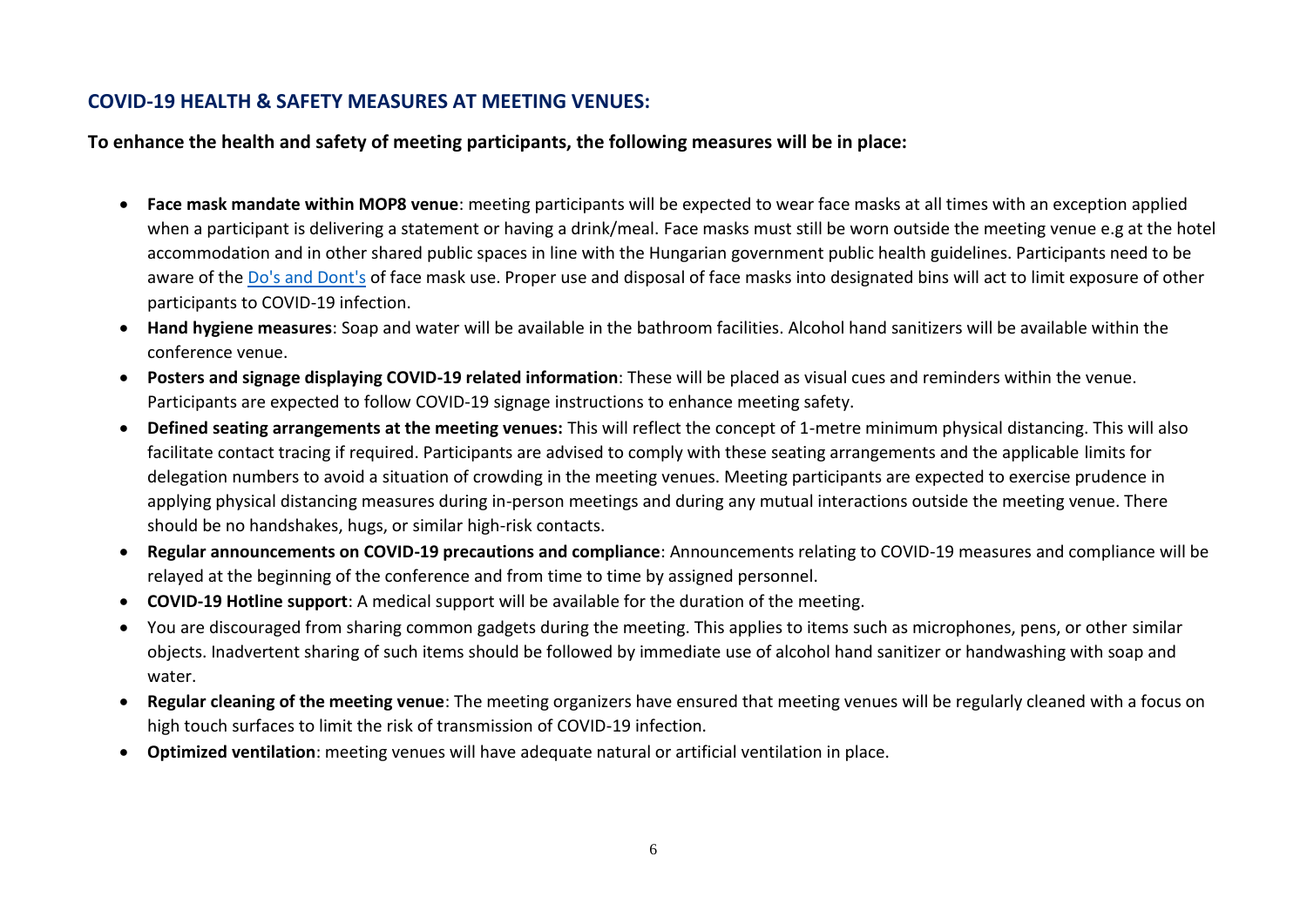#### **QUARANTINE & ISOLATION FOR COVID-19**

- Self-quarantine is the act of separating oneself from others following contact with an individual having COVID-19. An individual in quarantine will require COVID-19 PCR testing to confirm if the said exposure resulted in COVID-19 infection. Self-quarantine is undertaken while closely observing one's health for symptoms of COVID-19. Quarantine can be undertaken at home or at your hotel accommodation.
- Isolation refers to act of separating oneself from others when you are confirmed to have COVID-19. Isolation is important not only in controlling the spread of COVID-19 but also for monitoring in case escalation of medical care is required. Isolation can be undertaken at home or at your hotel accommodation.
- In both instances of quarantine and isolation, close follow-up with the UNEP/AEWA Secretariat personnel will be important to ensure optimal health for participants and early referral for medical assistance if required. English and French speaking persons will be available. Collaboration with hotel and government medical personnel will also be important in supporting the health and safety of all participants and hotel guests.
- *This is the rule for UNEA 5. Should we apply it to MOP8?* In the event of UNEP/AEWA sponsored participants testing positive for COVID-19 and hence having to isolate, UNEP/AEWA Secretariat will provide daily subsistence allowance (DSA) as per Budapest's standard UN rate during the days required to recover and until resulting in a negative COVID-19 PCR test and been able to travel from Budapest back to the country of origin of the participant. Such DSA can be used to cover accommodation, meals, penalty for changing tickets and any other related costs. UNEP/AEWA Secretariat will not be in a position to provide any additional financial support. Note to the StC members: this could lead in a withdrawal from the trust fund if the number of cases is high.
- UNEP/AEWA Secretariat will not be in a position to provide financial assistant to non-sponsored participants testing positive for COVID-19 and hence having to isolate.

#### **MEDICAL SUPPORT DURING THE IN-PERSON MEETING:**

- Adequate medical support will be made available on site. This includes emergency medical support for COVID-19 and Non-COVID-19 related emergencies. Ambulance transfer will be available in the event that a participant requires facility assessment or emergency admission.
- Please note that participants are to contact the UNEP/AEWA Secretariat to report any confirmed COVID-19 diagnosis during the period of inperson meetings.
- An isolation tent/room will be available at the meeting venue in the event a participant falls ill and requires medical attention & separation from other participants.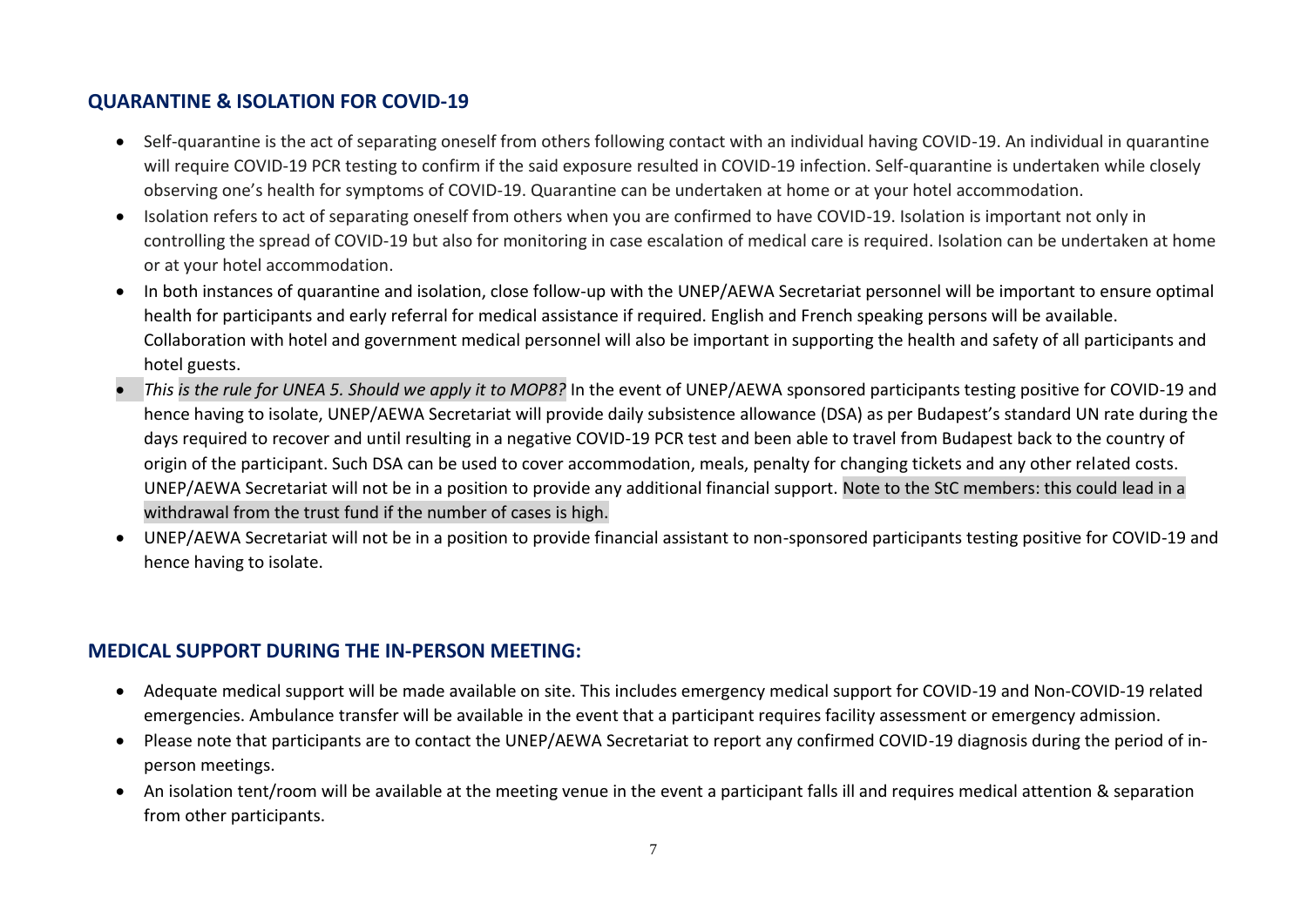#### **SELF-MONITORING AFTER IN-PERSON MEETINGS**

#### **Actions to take following conclusion of the conference:**

Following the conclusion of in-person meetings, participants are expected to monitor their health closely for a period of 14 days. It is important to watch out for development of fever or any other COVID-19 symptoms.

#### **COVID-19 TESTING FOR TRAVEL PURPOSES**

Any participant whose pre-travel COVID-PCR report turns positive should contact the UNEP/AEWA Secretariat for guidance on subsequent actions and support. In this instance, if the affected participant is UNEP/AEWA Secretariat-sponsored they will need to defer travel by liaising with the Secretariat.

### **Annex 1: Additional COVID-19 Information links**

- 1. [WHO COVID-19 Videos](https://www.who.int/emergencies/diseases/novel-coronavirus-2019/advice-for-public/videos)
- 2. [Preventing COVID-19 infection at work](https://www.youtube.com/watch?v=8dlUqlMDkR4)
- 3. [Prevent COVID-19-](https://www.afro.who.int/sites/default/files/Covid-19/Social%20media/WHO%20Africa%20Gif3%20V2_1%20(3).mp4) Do the 5!
- 4. [Important hand hygiene steps](https://www.youtube.com/watch?app=desktop&v=GEIYCvcOHLw&t=32s)
- 5. [How to properly fit your mask](https://www.youtube.com/watch?v=YPd-XrDhzrQ&t=23s)
- 6. [7 steps to prevent the spread of COVID-19](https://www.youtube.com/watch?v=8c_UJwLq8PI&list=PL9S6xGsoqIBU2V6AZYGlJwZRAFJ3YDreb&index=22)
- 7. COVID-19 Importance of combined preventive measures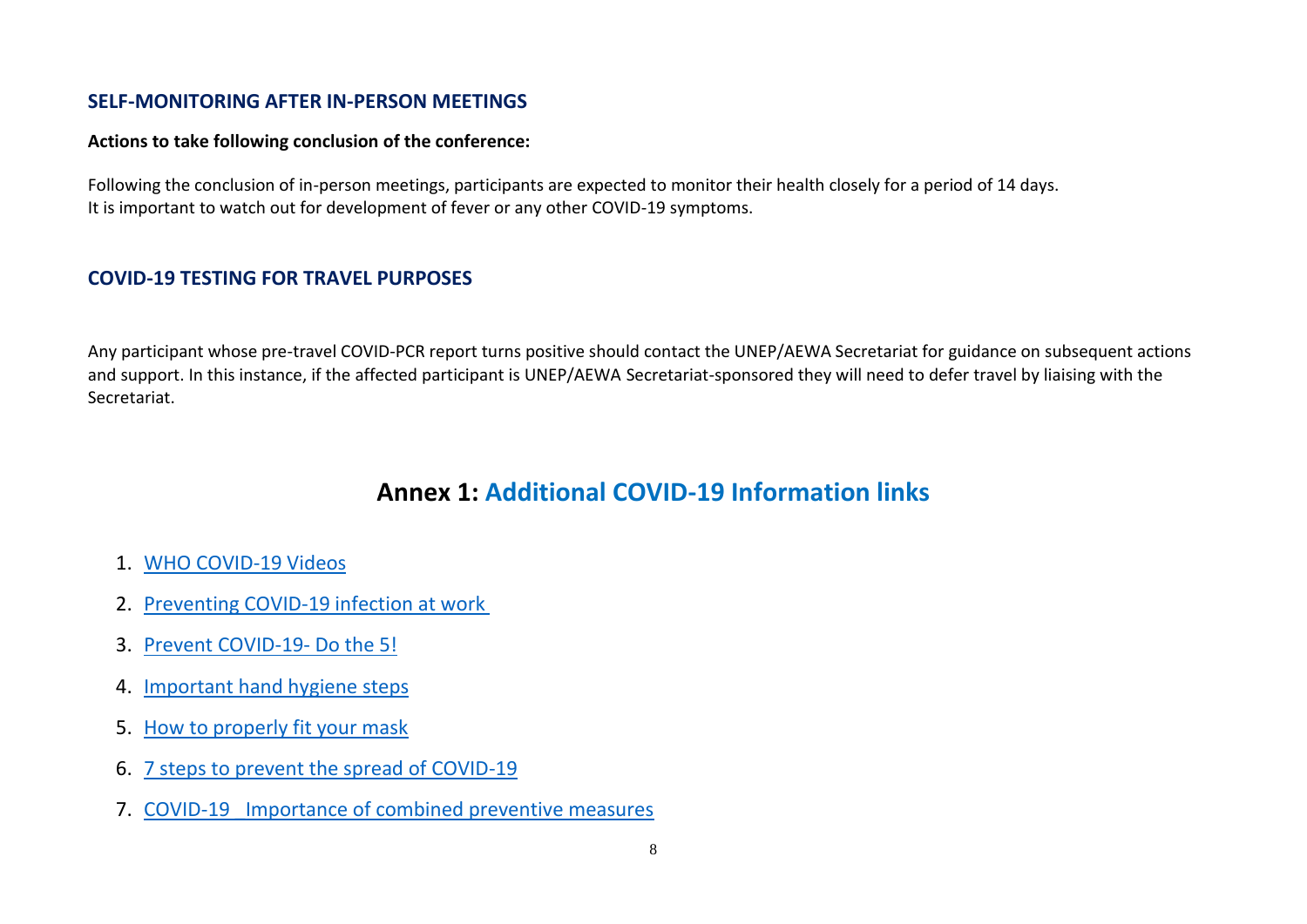## **Annex 2: COVID-19 F.A.Q's**

#### **1. I need to attend an in-person meeting at the conference, but I am unwell. What should I do?**

- You should not attend the meeting. Please contact the UNEP/AEWA Secretariat from your hotel or accommodation for necessary guidance.
- If already in the meeting, you should excuse yourself from the meeting, and proceed to the designed medical support tent/room at the meeting venue. The medical team on site will make an assessment and offer guidance with testing and referral if required.

#### **2. What should I do if my rapid antigen test turns positive before proceeding to the venue?**

- You should immediately self-isolate and avoid contact with other persons.
- You should also contact the UNEP/AEWA Secretariat at the earliest opportunity through the mobile number +XXXX. The staff will share health advice and guidance on required next steps including facilitation of COVID-19 PCR testing at your hotel. This test is required for the purpose of confirming or ruling out COVID-19 infection.
- In the event that medical care is required during isolation, the Host Government will facilitate medical assistance on-site or at designated medical facilities depending on assessment of the participant's medical needs.

#### **3. What COVID-19 preventive measures have been put in place for MOP8?**

- The venue has been prepared to ensure that meeting venue is complaint with COVID-19 preventive measures. Markings, signage and posters relating to COVID-19 will be evident within the venue.
- Proof of COVID-19 vaccination is required when registering for the conference.
- Personal responsibility on the part of participants will be important to ensure compliance with COVID-19 measures during in-person meetings.
- The meeting organizers have put in place oversight measures to ensure compliance with the safe meeting guidelines. Additionally, all inperson meeting participants will be required to sign-off on a COVID-19 code of conduct statement as a sign of commitment to adhere to laid down COVID-19 prevention measures. Local staff may also play the role of compliance enforcers for the Covid measures, e.g. (proper) mask wearing.

#### **4. Another participant is coughing and unwell. What should I do?**

• The first step is to keep your distance, (at least 1 Meter/3 Feet) from them. Encourage the participant to briefly step outside if the situation persists. If the symptoms persist and/ or the participant is clearly unwell, contact the meeting coordinator who will alert the Medical team on site for necessary action.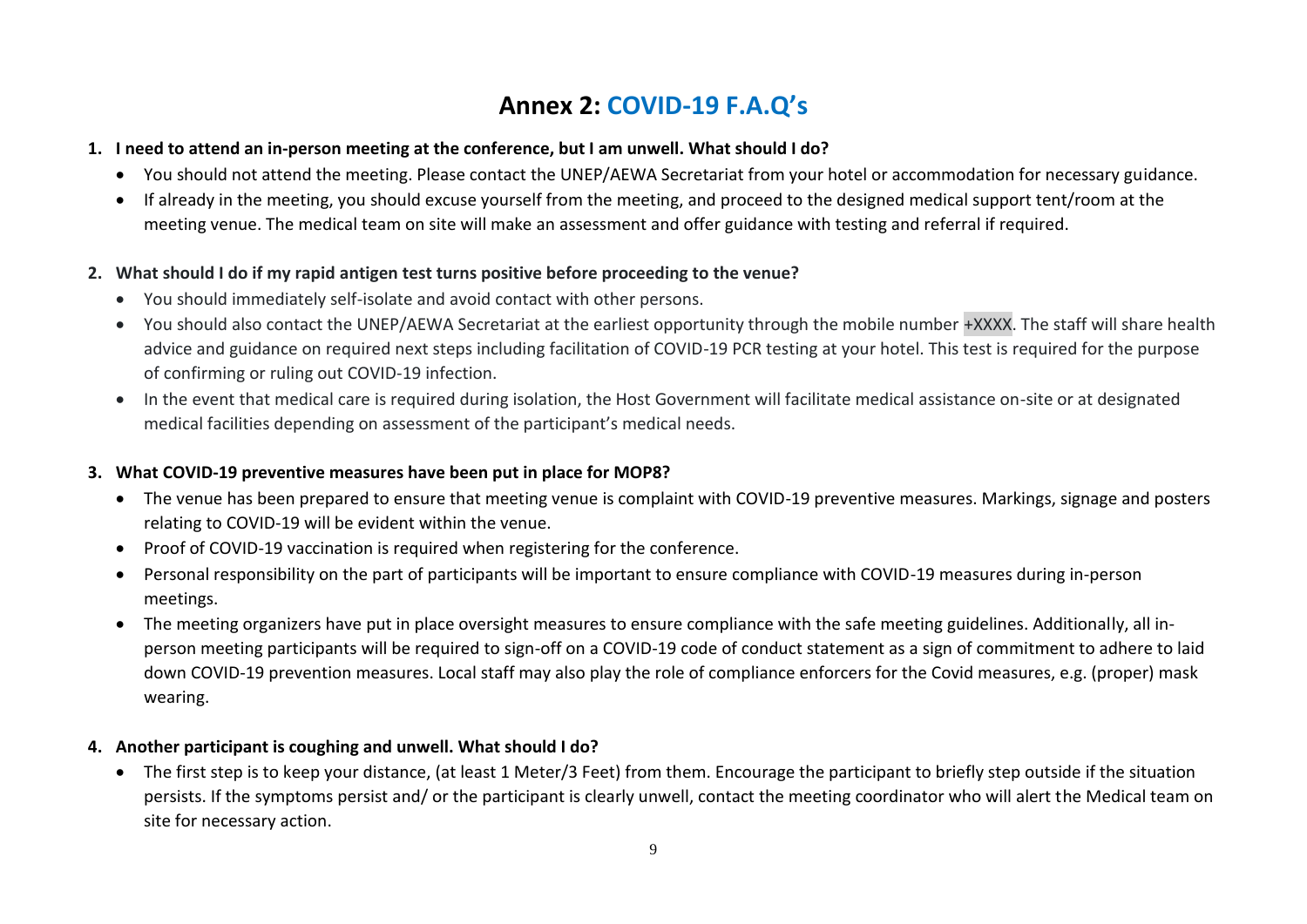#### **5. What hand hygiene measures will be available at the meeting venues?**

- The meeting organizers have arranged to have alcohol hand sanitizers available at strategic locations within the meeting venue.
- Regular simple handwashing is also equally effective.

#### **6. Should participants wear face covering/face masks during the meeting?**

- Yes (if still in place in September). Local public health regulations require all persons in Hungary to wear face masks when in shared public spaces. The said public health regulations will be strictly implemented at the meeting venue.
- Participants will therefore be required to consistently wear face masks that fully covers the mouth AND nose during the duration of the meeting. An exception to this requirement will be applied during mealtimes and when a participant is addressing the meeting.

#### **7. Why do the meeting organizers require my contacts and residential details?**

• Your contact details and residential location are required in case contact tracing needs to be undertaken after confirmation of COVID-19 infection in a meeting participant[. Contact tracing](https://www.youtube.com/watch?app=desktop&v=uaclvunMMcM) is the sequence of actions undertaken to identify persons who may be at risk of infection following close contact with an individual with a transmissible infection.

#### **8. In the event I need to be 'quarantined' OR 'Isolated', what would this entail?**

- **Quarantine** entails separating oneself from others due to exposure/contact with an individual having confirmed COVID-19 infection. Quarantine is the term used when you are well without symptoms. This separation is precautionary and can be undertaken at your residence or hotel facility. Self-monitoring occurs during this period to assess if one develops any new symptoms consistent with COVID-19 infection. [Compliance](https://www.who.int/images/default-source/searo---images/countries/indonesia/covid19/self-monitoring-quarantine-2.png?sfvrsn=ab5ccc89_2) with quarantine health advise is important to ensure effective control of Covid-19 spread.
- Testing will also be required during quarantine to detect possible infection with the virus that causes COVID-19. The host government and the UNEP/AEWA Secretariat will provide guidance to persons under quarantine on the testing process including testing locations and subsequent actions.
- **Isolation** entails separating oneself from others after developing symptoms associated with COVID-19 infection. An individual who is confirmed to have COVID-19 infection may also require treatment (if symptomatic) and referral to a medical facility depending on the evolution of their illness. Compliance with health advise during isolation will help in providing early intervention for any health deterioration in addition to limiting the spread of COVID-19.